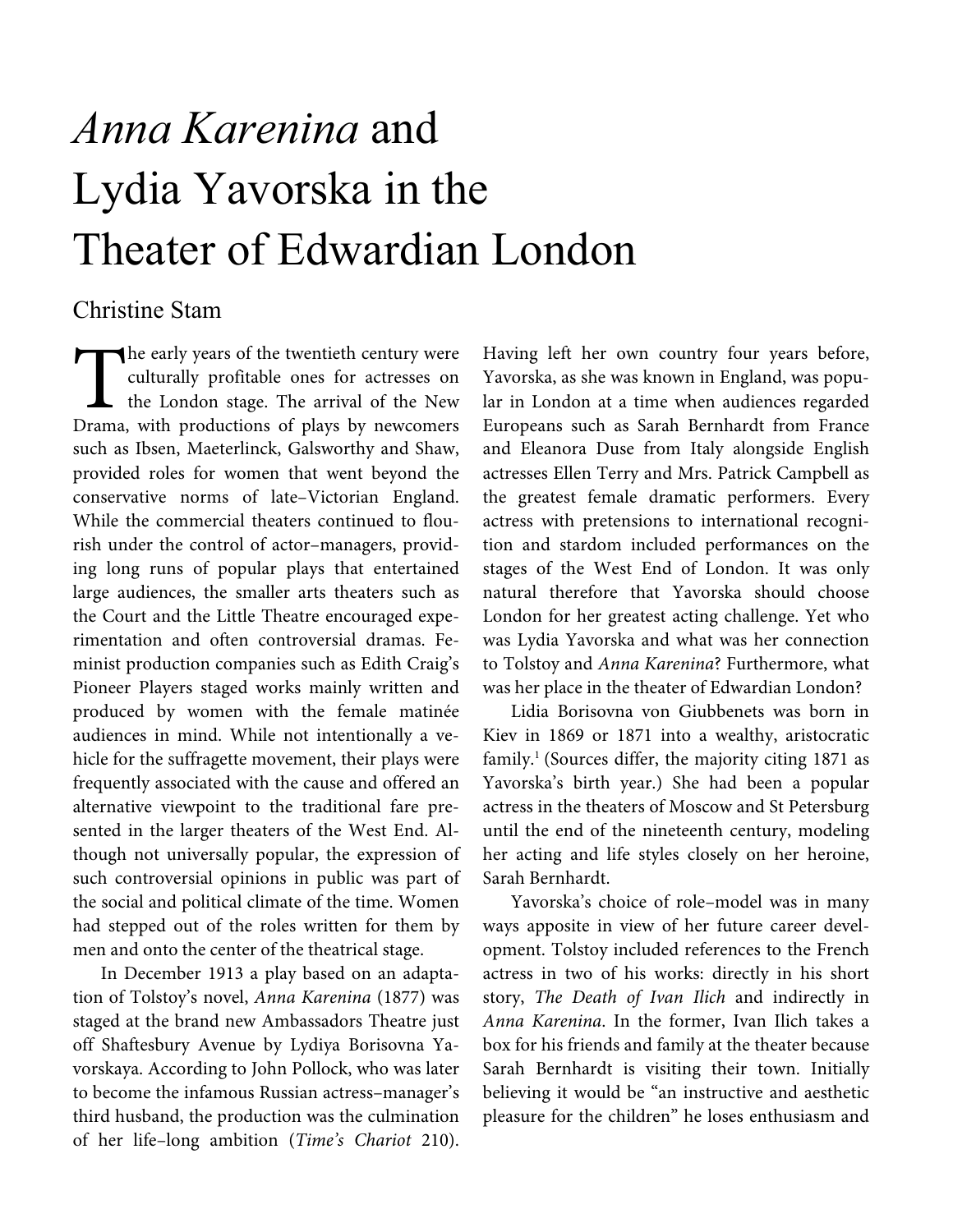

Fig. 1: The photo of Tolstoy is inscribed "To Princess Lydia Borisovna Bariatinsky, from Leo Tolstoy" and dated December 12, 1899. (Source: Program, Hundred–and–first Performance) (V&A Images/Victoria and Albert Museum)

the subsequent conversation is lukewarm about the talents of the actress (273–4).

In Anna Karenina, Vronsky's mare in the famous horserace episode is named Frou–Frou. The unfortunate animal falls and is destroyed after the race, an event traditionally accepted as a metaphor for Vronsky and Anna's relationship. The name Frou–Frou would have had particular significance to Tolstoy as it was the nickname of the heroine and the title of a play by Henri Meilhac and Ludovic Halévy which was a "stock item" in the theaters of Europe. The title role was one of Sarah Bernhardt's most famous parts (Stevens 64).

Yavorska numbered both Chekhov and Tolstoy amongst her acquaintances. During the 1890s she set up a Parisian–style salon in Moscow which was visited by many of the actors, artists and writers of the day. As a vehicle for self–publicity, such a gathering was ideal. It was here that she met and subsequently enjoyed a brief affair with Anton

Chekhov. Recognizing the potential benefits of attaching herself to such a rising theatrical star, the twenty–two year old Yavorska saw a means of advancing her career and feeding her "naked ambition" (Callow 213). Her reward came when Chekhov immortalized her as the prototype for Arkadina in The Seagull (Miles 25).

 In 1895 she married her second husband, the amateur playwright, Prince Vladimir Bariatinsky. The Prince was a frequent visitor to Tolstoy's home and, according to John Pollock, it was while staying at Yasnaya Polyana that Bariatinsky heard the news that The Northern Courier, the progressive newspaper he and Yavorska had founded and edited, was being suppressed. Tolstoy himself received the telegram and broke the news to Bariatinsky (Time's Chariot 207). In 1899 Tolstoy gave Yavorska an autographed photograph of himself (Fig. 1) and in 1902 he supplemented this with a volume of his works.

Yavorska's personal relationships were fraught with difficulty and attracted extremes of emotions. Even her own husband, Prince Bariatinsky, was heard to comment that "[y]ou either adore her or you can't bear her" (Pollock, Time's Chariot 208). Her fellow actors loathed her for her self– promotion at their expense and her confusing improvisations on stage. Most Russian critics disliked her for her European mannerisms, her aristocratic and intellectual pretensions, her left– wing politics and her gross over–acting. The public loved her for her eccentricity, her unpredictability and the aura of glamour she brought to the stage (Schuler).

Her idiosyncratic and erratic behavior made her position impossible even in her own theater in St. Petersburg: It closed down in 1907. The Bariatinskys then travelled extensively throughout the Russian Empire and Europe, arriving in England in 1909. There they befriended John Pollock, the "stage–struck" son of a baronet who numbered several dramatists and actors amongst his acquaintances (James 294). Their appearance in London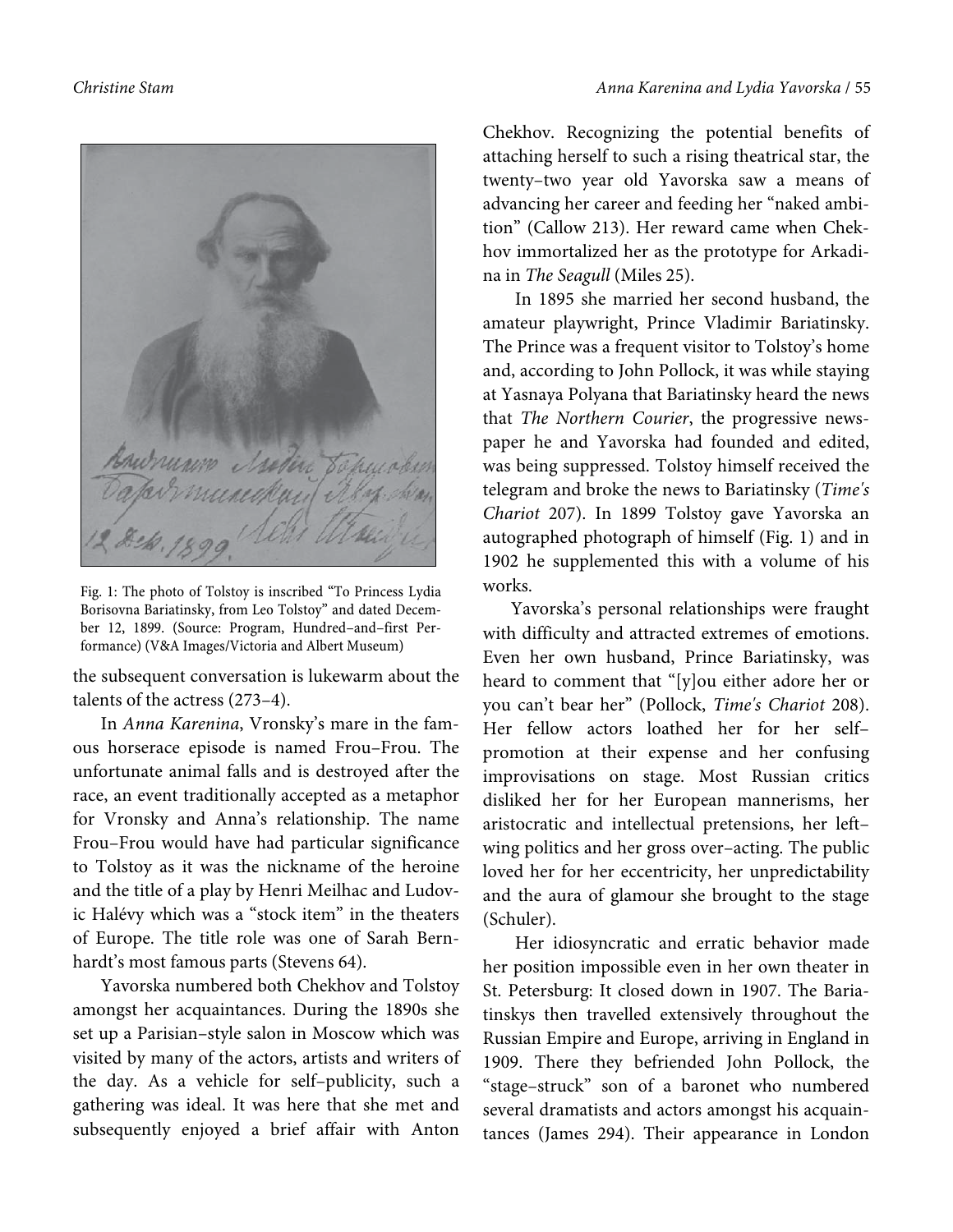coincided with the cultural love affair the English were enjoying with everything Russian (Hynes 344). In literature, Tolstoy, Turgenev and Dostoevsky were in vogue at various times between 1910 and 1914. Singers and balalaika groups played in the music halls, Russian post–impressionist paintings were being exhibited at the art galleries and even Russian modes of dress were becoming fashionable. The arrival of Diaghilev's Russian ballet in 1911 (with Nijinsky and Pavlova) changed English attitudes and the place of ballet forever: Prior to 1910 ballet in England was a phenomenon of the variety theaters and music halls,

a form of popular entertainment, to be fitted into a program between the cycling act and the performing dogs. No full length ballets were danced, and the dancers were more likely to be chorus girls than ballerinas. (Hynes 340)

Enthusiasm for Russian drama, however, was more ambivalent. Three of Tolstoy's plays in English translations (The Power of Darkness (Власть тьмы), The Cause of It All (От ней все качества), and The Man Who Was Dead (Живой mpyn)) managed only a total of five private performances in total between 1904 and 1912. The review in The Times of the 1904 production of The Power of Darkness described it as "disgusting[…] we feel after seeing it as though we ought to go into quarantine" (Stage Society: Power 13). The 1912 matinée performance of The Man Who Was Dead (translated by Pollock and including Yavorska in the cast) was "unfamiliar in form to English playgoers, to many of whom the frank childishness of Tolstoy's machinery must seem almost comically simple" (Court Theatre 8).

The works of Anton Chekhov fared little better. In 1911 during one of only two performances of the Adelphi Play Society's production of The Cherry Orchard at the Aldwych Theatre, half the audience walked out bored, indignant or simply baffled. The reviews of this first appearance of the play in England were hostile. One newspaper described it as "queer, outlandish, even silly" (Stage Society: Cherry 13). While the English admired the glamour and color of Russian culture, they found the unfamiliarity of Chekhov's style and subject matter less palatable. Even as late as 1914, Chekhov's plays appealed largely to intellectuals. Despite an attempt to stage Uncle Vanya in 1914, it took several more decades before he became the popular dramatist he is today in England.



Fig. 4: Act I. *Vronsky*: "Why are you so cruel to me?"

*Anna*: "Cruel?, I?" (Source: Program, Two–Hundreth Performance) (V&A Images/Victoria and Albert Museum)

In contrast, an English stage adaptation of Tolstoy's novel, Resurrection (1899) appeared for three months at His Majesty's Theatre in 1903. Although the review in The Times described the play as a "second–best drama" ('Resurrection' 10), a run of ninety–three performances in a West End theater indicated the success of the adaptation. This may in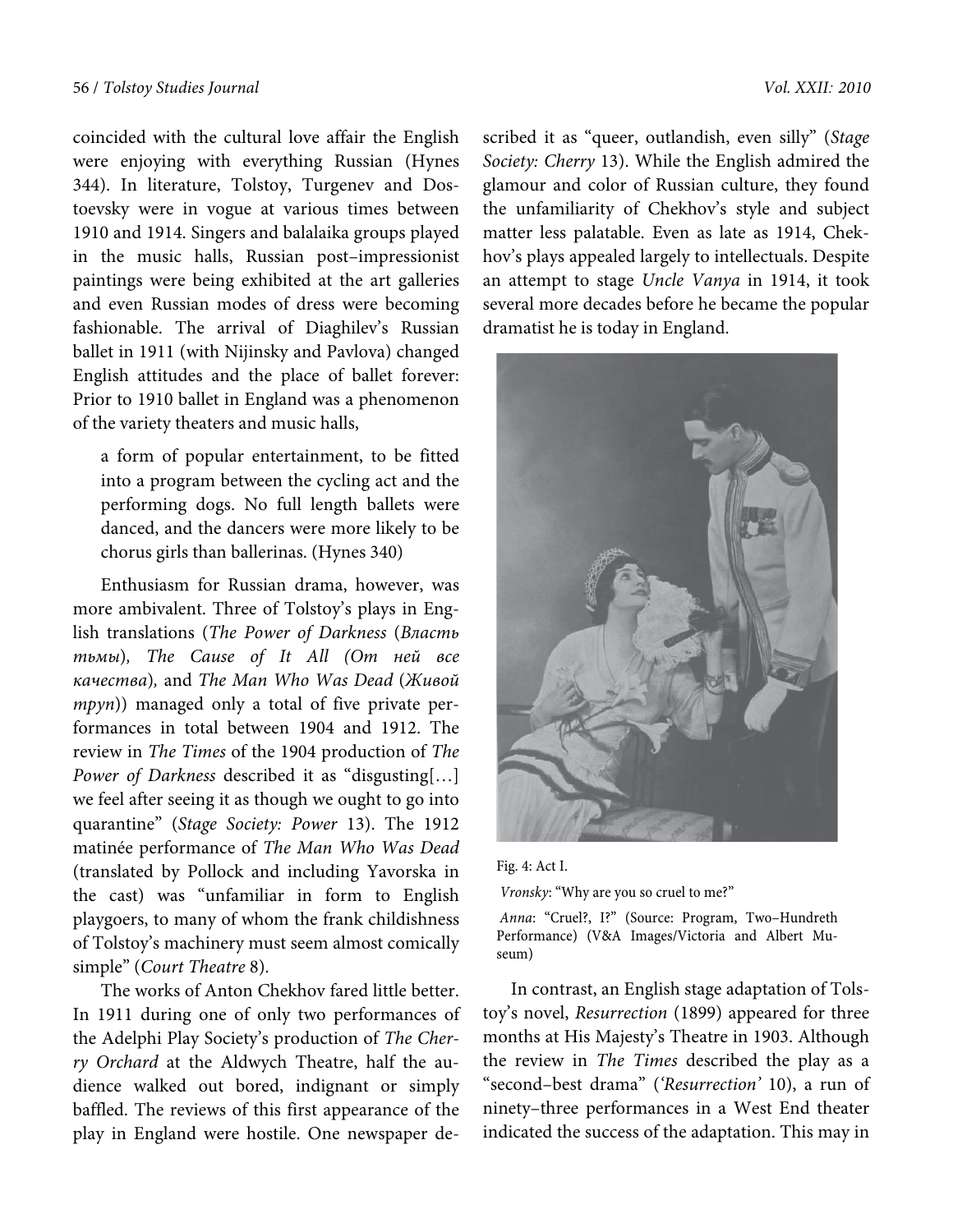some part have been due to the star–studded cast that included Lena Ashwell, Herbert Tree and Oscar Asche or to the appropriateness of the adaptation by Henri Bataille and Michael Morton for English audiences. The critic in The Athenaeum commented that the play "must be regarded as a success and as one of the most stimulating and intellectual of modern dramas" (Drama 252).

The Bariatinskys had chosen a fortuitous time for their arrival in England which coincided with an unprecedented enthusiasm for Russian culture. Their true motives, however, had more to do with Yavorska's unpopularity in Russia than any cultural expediency. From 1909 onwards Yavorska acted regularly on the London stage, initially performing in the Russian language with a company of her fellow countrymen. In 1910 she appeared in two one–act plays; one written by her husband at the time, Vladimir Bariatinsky, The Career of Noblotsky, and one by her future husband, John Pollock, Rosamond. During the intermission Bariatinsky enthralled the audience with "a charming little account, in first–rate English, of two visits he paid to Tolstoy for the purpose of getting an article from him for his paper [The Northern Courier]" (Little Theatre 13). As her English improved, Yavorska gathered together her own company of English players although her parts were restricted to non–British plays because of her strong foreign accent, something she strove to eradicate with coaching.

Writing in 1919, Miriam Franc in her doctoral thesis for the University of Pennsylvania observed that "[Yavorska's] strange, fierce type of acting made her a theatrical sensation" (97). Franc's contemporary study of the actress provides a particularly valuable viewpoint, coming as it does from a female academic, in an age when such women were an exception. A theater reviewer in The Academy said of Yavorska's performance as Nora Helmer in Ibsen's The Doll's House (1879): "Her fire, her passion, the wonderfully rapid and convincing changes of her expression, her quick, lithe movements, make a sensation to which we are hardly accustomed in this country" (Doll's House 298).

The Russian princess adapted well to English life and gathered a full circle of friends and acquaintances around her. Unlike her husband, however, she loved socializing and her success gave her confidence to stage a dramatization of Anna Karenina in English and to play the title role. Why would Yavorska empathize so closely with her heroine, Anna Karenina? Perhaps because some features of her own life were akin to aspects of Anna's story. Her liaison with Prince Bariatinsky had also scandalized the elite of St Petersburg and she was never received by her husband's family. The prince lost his inheritance and place in society and was forced to leave his regiment. Yavorska was subjected to gossip and her reputation was damaged, although this did not affect the crowds who flocked to see her theatrical performances.

She gave the task of creating an English adaptation of Anna Karenina for the stage to their trusted friend, John Pollock, a well respected Russian translator and avid fan of the theater. In 1913 there were thirty–six Russian versions (all judged mediocre by Pollock) and one French translation. Although Yavorska had played the part of Anna in Russian and French adaptations, this was to be the first (and only) English version ever to be performed on the West End stage. While one attempt had been made to stage an English language adaptation in New York in 1907, this American version seems to have descended into farce. The New York Times reported how, on one night, an overturned lamp set fire to a table (Small Stage 11). During another performance, an actress stumbled and almost fell, causing much hilarity in the audience. In a later scene a Russian entered with his beard loose and "standing about an inch from his face" to which the audience "laughed itself hoarse" (When Laughter X2). Yavorska's adaptation, however, was a more serious rendition and it opened on December 1, 1913 at the Ambassadors Theatre. The production ran for nearly a year and 221 perfor-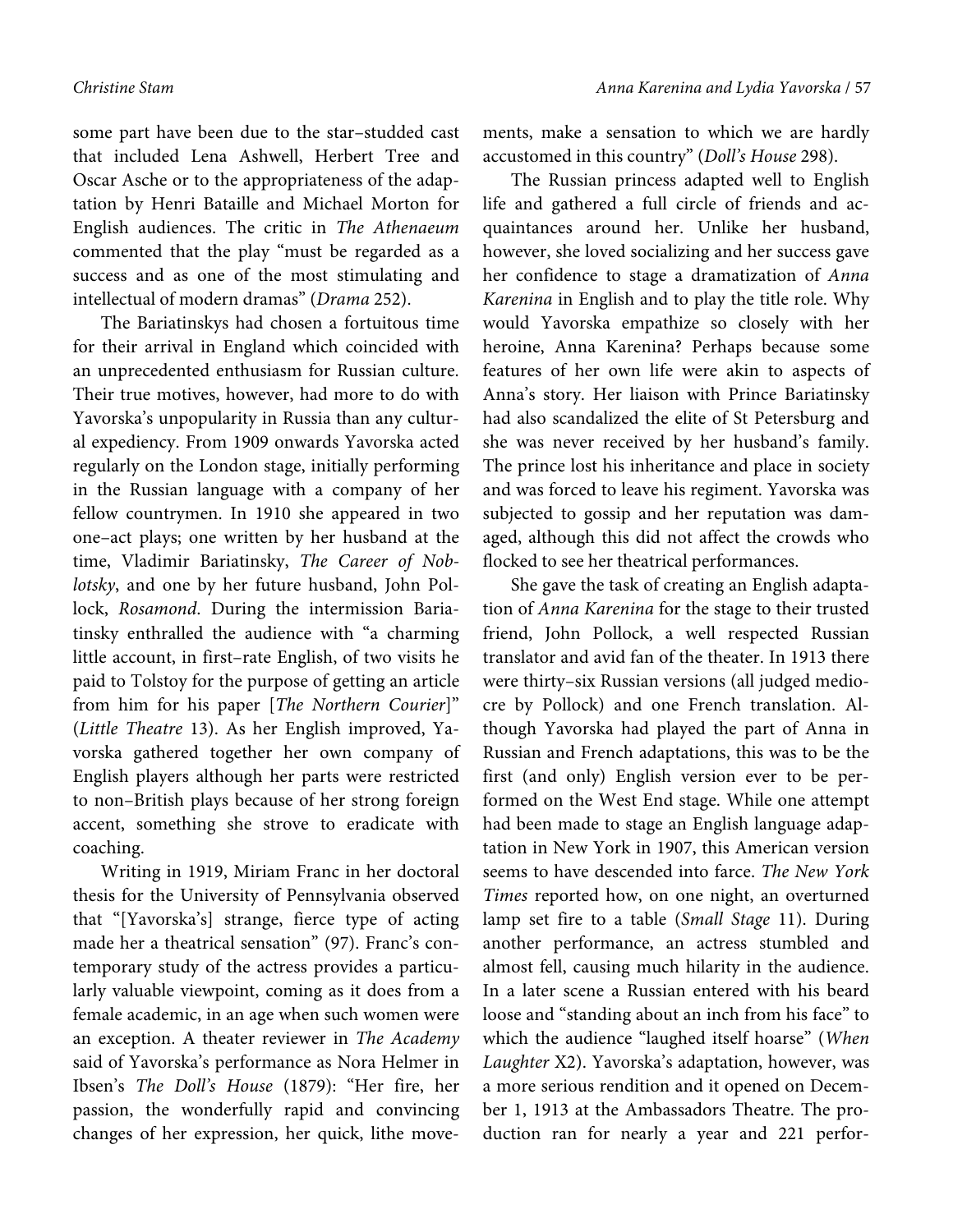mances, transferring to the bigger Scala Theatre in April 1914. Yavorska then took the play on tour to the rest of England and to Scotland in June 1914, intending to return to London in the autumn.

During the West End run a selection of letters, purporting to come from Russians living in London, appeared in the daily newspaper, the Pall Mall Gazette. In these the adaptation was hailed, as "authentically Russian" in its setting and atmosphere. One letter, written by "V. Obodorsky" and reproduced as promotional material in a souvenir program, states that: "[…] the 'atmosphere' is Russian in every detail, and the play made me think I was back in my own country again. I know the book, but I like the play better—it is more exciting" (Souvenir).

Many favorable reviews and letters were repro-

duced in the brochure; closer examination, however, reveals a remarkable consistency in the praise lavished upon the production. It would perhaps not be inappropriate to speculate that the source of these letters may not have lain too far from Yavorska herself. During her time in Russia she was known to have "stimulated an artificial appetite for her performances by publishing anonymous eulogies to herself in various St. Petersburg newspapers" (Schuler 138).

Pollock's adaptation deviates significantly from Tolstoy's original intent. While Tolstoy's masterpiece has often been described using superlatives ("the greatest novel ever written"), Pollock's adaptation falls short of this high standard, both structurally and aesthetically. In his attempt to condense over 800 pages of novel into an entertaining and



Fig. 2: Act I. "Impromptu dance in small salon off the ballroom at Prince Cherbatsky's house." (Source: Program, Hundred–and–first Performance) (V&A Images/Victoria and Albert Museum)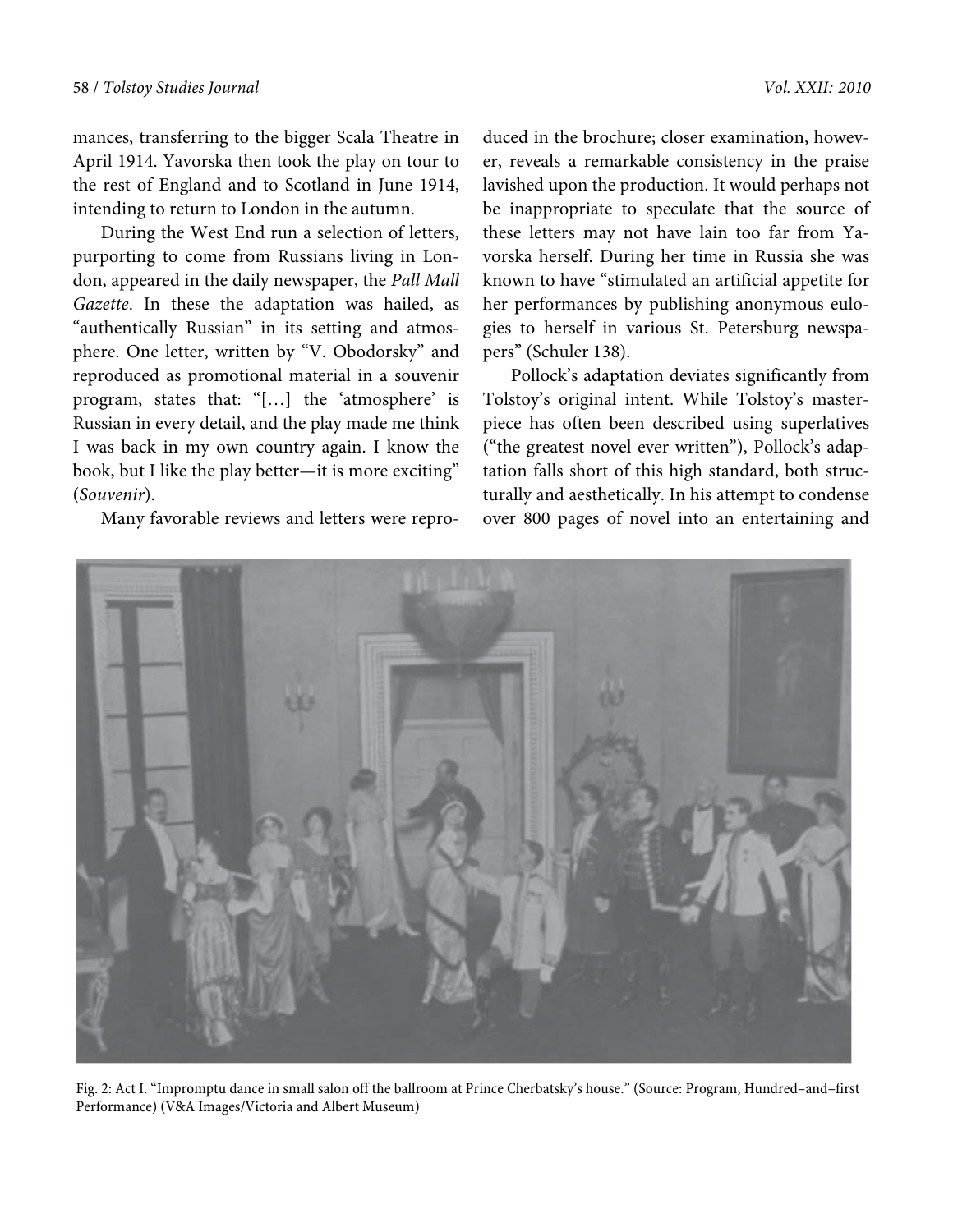audience–pleasing three–hour stage production, many key aspects of the Russian original are abandoned.

Perhaps most importantly, the parallel strands of plot that balance Anna and Levin's dilemmas with equal levels of significance are thrown out of kilter by an over–emphasis on the more graphic aspects of Anna's affair. In doing so, Pollock relegates Levin's search to define his own identity and understanding of faith to a pretty "will she or won't she" courtship of Kitty. Although it would be easy to condemn Pollock for his one–dimensional approach to the novel, it is a strategy adopted repeatedly by subsequent scriptwriters as an obvious means of shortening and simplifying the text. While the early film version starring Greta Garbo as Anna only allows Levin a thirty–second appearance (Jahn 70), the 1937 stage production at the Moscow Art Theatre relies on the "Anna–Karenin– Vronskij triangle, excluding all other narrative lines" (Muza 469). A similar treatment was given in the 1948 film version starring Vivien Leigh.

With this in mind it is perhaps understandable that such characters as Levin's brothers, Madame Stahl and Varenka are omitted from the play. More surprising, however, is the omission of Vronsky's mother, who is mentioned but does not appear. Similarly, Anna and Vronsky's relationship remains childless, thus releasing an entire strand of emotional involvement from the plot. Indeed, the censor's letter that accompanied the original play script submitted for licensing prior to performance, indicated that there was "needless insistence upon the heroine's refusal to have children by her lover– in speeches …which should be omitted" (Bendall). The inference that Anna's character was using contraceptives would have been regarded as scandalous at the time, thus all reference to avoidance of child–bearing were excluded in order to satisfy the Lord Chamberlain's office. Despite the adaptation's shortcomings, however, the success of the play may be measured by its popularity with audiences who continued to fill the auditorium at evening and matinée performances for over six months. Independent reviews–not generated by Yavorska herself–were less favorable. The Times described Pollock's adaptation as "a gallant attempt" at an "emotional and lachrymose play" (Anna 12); The Athenaeum commented that "the memory of Tolstoy's work overshadows the stage, and the actors, like unhappy ghosts, echo words which in their mouths sound meaningless." The reviewer stated that "the plot moves in jerks from act to act, and the sympathy of the spectators is never gained" (Dramatic Gossip 667). The Sketch was equally uncomplimentary, describing the production as "Tolstoy translated into very ordinary melodrama[…] a very uninspired play" (Things New xxvi).

Drawing–room dramas were extremely popular in late–Victorian and Edwardian London and Pollock utilized this model for his adaptation. Every scene is enacted either in a drawing–room or a location which could easily be interpreted as one (Fig. 2). Even the horse racing scene in act two takes place in an elegantly furnished box overlooking the racecourse. The spectators are dressed in silks and morning suits more in keeping for a party than a sporting event (Fig. 3). The only outdoor scene is the final one which takes place in a well– furnished garden.

Closer analysis of the Pollock adaptation shows that this version follows the genre of the French well–made play (la pièce bien faite) which the English adopted and popularized in the nineteenth century. The invention of the well–made play has been attributed to Eugène Scribe during the first half of the nineteenth century. In England its greatest proponent was Oscar Wilde who embraced the technique enthusiastically in plays such as The Importance of Being Earnest and The Ideal Husband. The term, well–made play has subsequently become derogative, implying a lack of imagination and repetition of plot.

The following examples demonstrate some of the structures and codes (see Cardwell) apparent in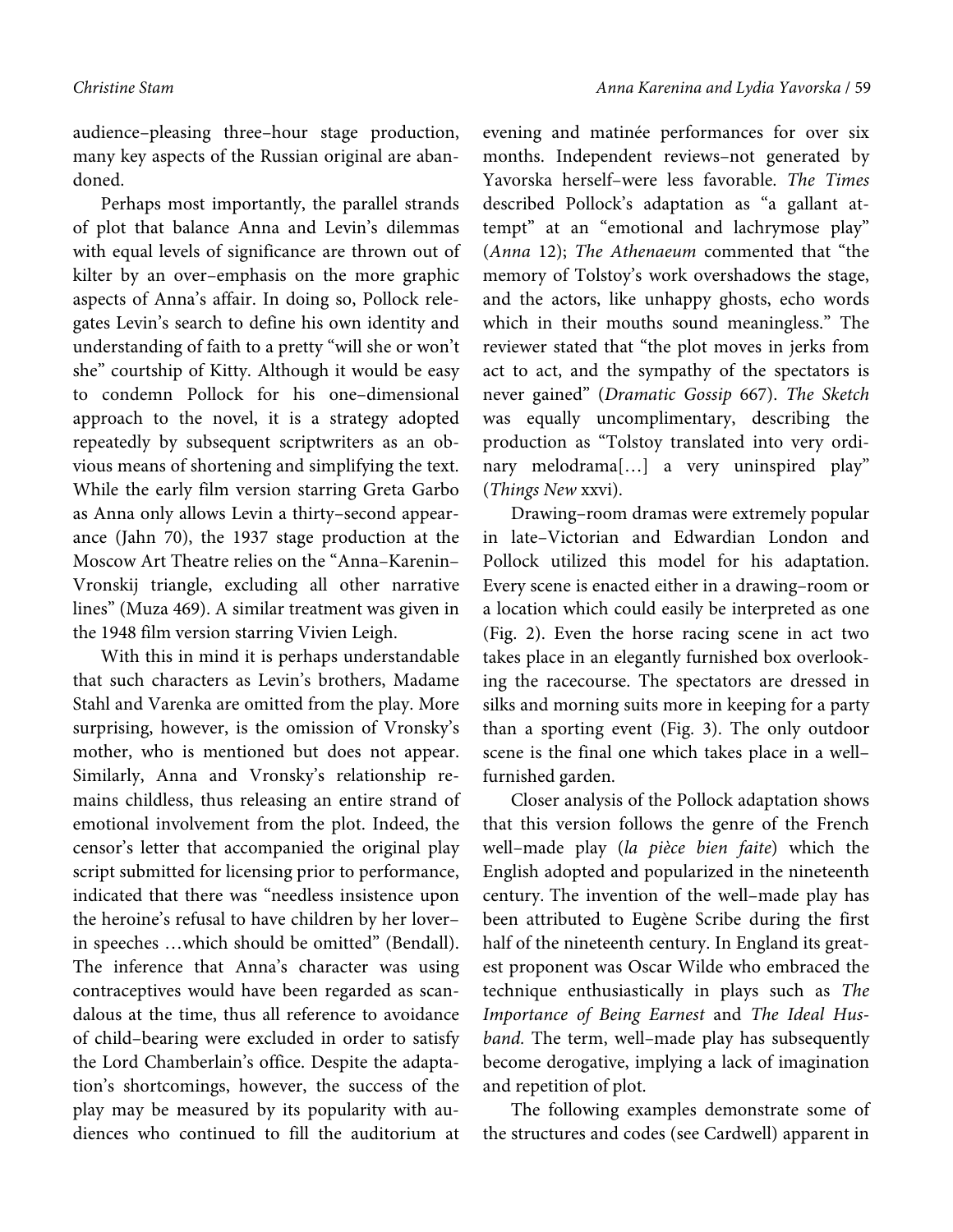the Edwardian stage production of Anna Karenina, although the list is far from exhaustive.

In Pollock's adaptation, Anna and Vronsky's affair is underway by the time the curtain rises (Fig. 4). Unlike the novel, in which their relationship develops gradually, Anna and Vronsky are already passionately in love by the time they have their first public encounter at the Cherbatskys' [Shcherbatskys'] ball. The first scene of the play thus opens in media res, suggesting Pollock's assumption that his audience was already familiar with Tolstoy's novel. The foreshortening of this most important element of the plot is characteristic of a well–made play, in that significant events always take place before the curtain rises.

Another common feature is the use of an early exposition that explains the events that have gone

before. The opening scene of the play finds Prince and Princess Cherbatsky discussing their daughter Kitty's marital prospects. Count Vronsky is viewed with favor; Constantine Levin with distaste. Within a few moments this conversation is replaced by one between Oblonsky and Levin discussing the former's serial adultery. These exchanges, taking place before the arrival of Vronsky and then Anna, lay the foundation for the two key sub–plots of the story. It is not unusual for such scene–setting to last for the first quarter of a well–made play (Cardwell 878); the entire first act of Pollock's four–act version fulfils this expository function.

Kitty's refusal of Levin's proposal, rapidly followed in turn by her own rejection by Vronsky, foregrounds events to come. These actions conform to the code that an event or events occur near



Fig. 3: Act II, scene 1. "The Karenin's (sic) box in the Grand Stand at the steeplechases where Vronsky's mare, "Frou–Frou," breaks her back." (Source: Program, Hundred–and–first Performance) (V&A Images/Victoria and Albert Museum)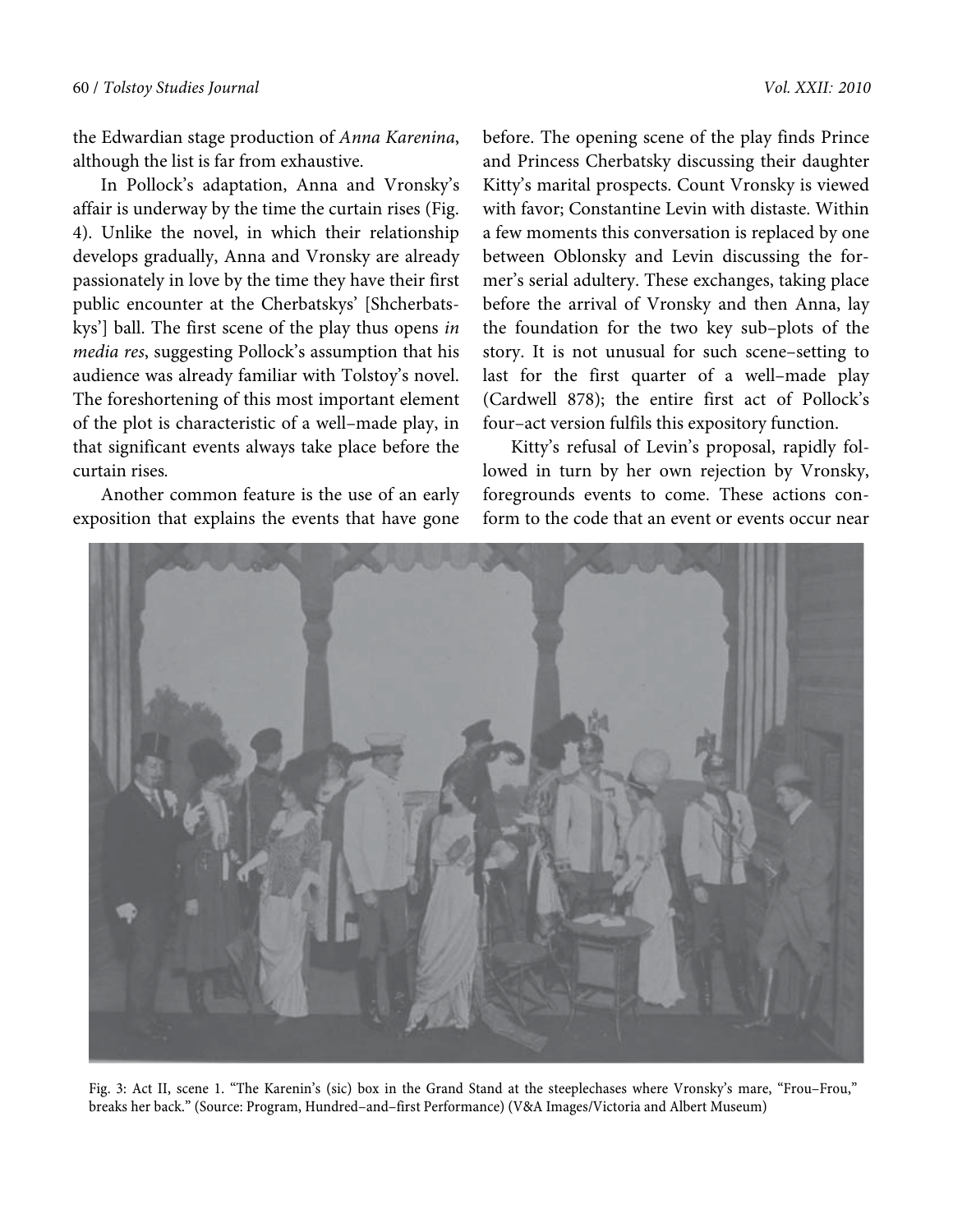the beginning that precipitates a crisis in an already unstable situation. The first act ends with Kitty overhearing the passionate declarations of love between Anna and Vronsky. The curtain falls on a desolate Kitty who "shrinks back against the door and is left forlorn" (Pollock, Anna Karenina 21).

Subsequently, the linear progress of the play, according to the formula of a "well–made play," should be moved forward by causally related events. Pollock skillfully utilizes a conversation between Vronsky and his friend Serpenhovsky [Serpukhovsky], which appears less than half way through the novel, as a prelude and instigator of Anna's suicide in the final scene. While the conversation in the book is a relatively mild diatribe concerning the stumbling block women present to a man's career, its transition towards the end of the final act presents a different perspective. Anna's eavesdropping on the men's discussion fills her with horror as Vronsky fails to defend her to her satisfaction and a quarrel results.

Anna: (fiercely) Why didn't you answer him, stand up to him, hit him?

Vronsky: (after a pause of astonishment) Anna! Anna: How dared he say that to you?

Vronsky: To think that you could descend to that! You–eavesdropping!

Anna: And you, how dared you let him? That's how you defend my honor!

Vronsky: The honor of a woman who listens to a private conversation. Aren't you ashamed of yourself?

Anna: I don't care. No, no, no! I'd do anything, I'd listen anywhere! There's only one thing that matters–for you and me–to know if we love each other. The rest is nothing. I love you, and I don't mind anything, if you haven't changed towards me. Why don't you look at me? (Act IV 7)

Thus the wheels are set in motion for Anna's leap under a train that follows shortly after.

Almost every well–made play includes letters or documents falling into the wrong hands as a significant ploy within the evolution of the plot. While Karenin's motives for demanding Vronsky's love letters to Anna are clear in the novel—he believes them to be required as evidence for a divorce–their discovery may be seen as a structural code in Pollock's play.

Anna: (jumping up) What do you want? Karenin: Your lover's letters.

Anna: (in front of the desk) They're not there. (He forces her aside, opens the desk, and seizes on a bundle of letters.) Ah! (She tries to take them back)

Karenin: Ha! Yes. Sit down. I want to speak to you. (He takes her wrist and forces her into a chair) (Act II 3)

The letters are not referred to again and their relevance to the drama is questionable.

The technique of the "near–solution" is employed to tantalize the audience and stimulate excitement that "all will be alright in the end." Here, Karenin agrees with her brother to release Anna if she consents not to annoy him or try to see her son again. On the point of signing the papers, Anna arrives and accidentally meets her son who has run away to his uncle's house in an attempt to see her. Karenin believes that Anna intended the meeting to take place and so changes his mind about the divorce. It is a foreshadowing of the final resolution.

Sub–plots are essential to the well–made play and, while Pollock's play employs far fewer than Tolstoy in his novel, they are present. As already mentioned, Levin's story was relegated to a sub– plot for the purposes of dramatic expediency on the stage in 1913. Similarly, the play refers tantalizingly to Oblonsky's serial adultery and its impact upon his family, but fails to explore their ramifications. Such treatment might be indicative of the double standards of English attitudes to adultery in comparison to Tolstoy's more feminist approach. While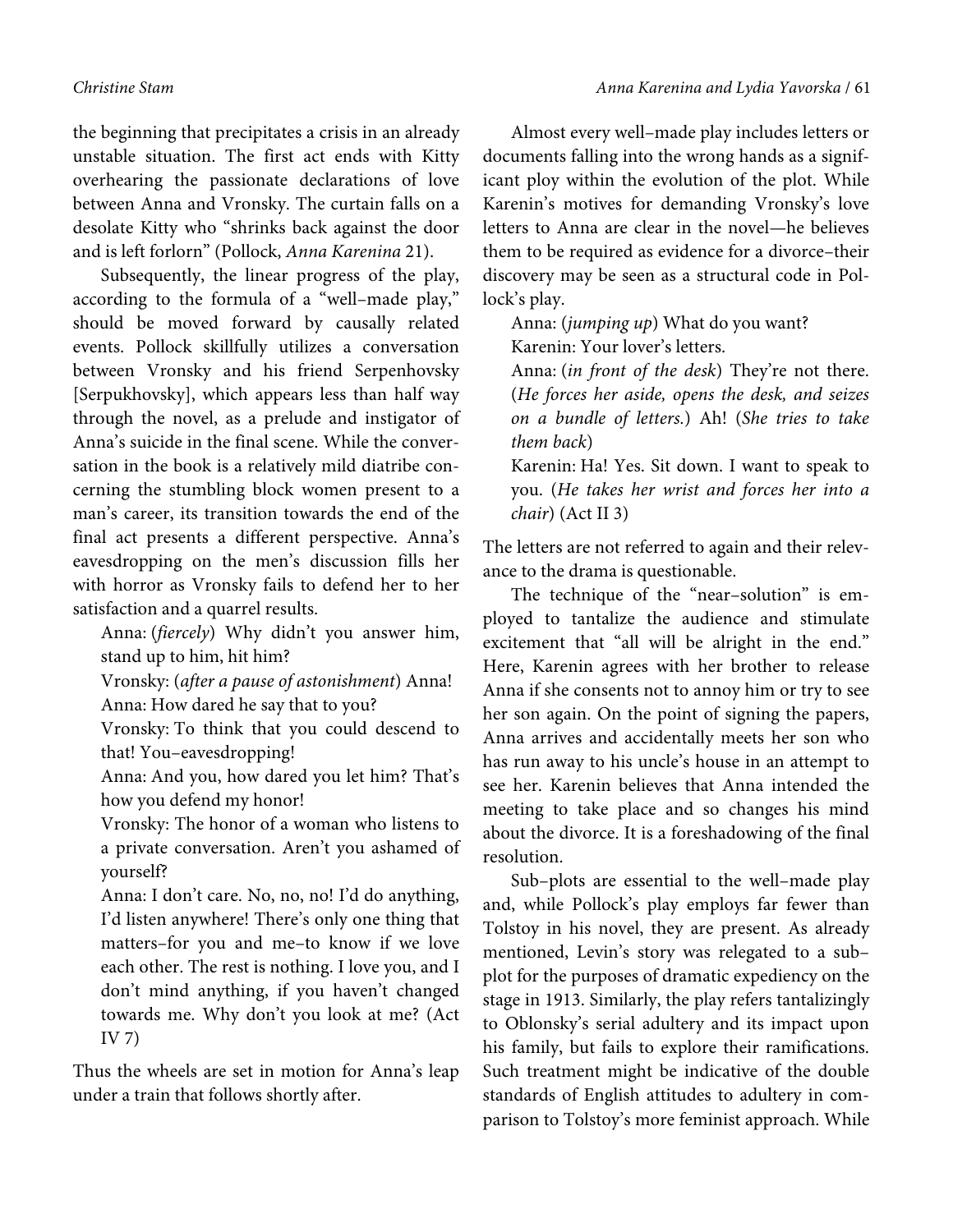Tolstoy chose to foreground male adultery and explored the obvious disparities between the way men and women were punished for their actions, Pollock concentrated on Anna's "crime." In doing so he accentuated the seriousness of her anti–social behavior.

Finally, a climactic ending, just before the curtain falls, is crucial to a well–made play. Usually this should be a happy ending but even Pollock would not have been brave enough to alter Tolstoy's original story. Anna's suicide occurs as the curtain falls in Pollock's play. Unlike the 1937 stage production at the Moscow Art Theater and later cinematic versions which utilized the dramatic impact of the train crushing Anna's body, Pollock's treatment is more subtle. Anna's suicide takes place, out of sight, on a railway line at the bottom of her garden. The stage is set with a summer house, table and chairs—a far cry from the busy railway station of Tolstoy's intent and more in keeping with Chekhov's naturalist settings. The stage directions indicate:

The bell rings more insistently, and the train can be heard moving. As the red glow of the fire on the steam is seen moving across the stage, Anna rushes up to the back, crying. She passes through the gate on to the line and is lost to view. A shriek is heard; sudden voices calling; with a roar and a clank the train is stopped.

While, perhaps unintentionally, presenting a metaphor of the intrusion of modern technology into the pastoral idyll, Pollock's motives for changing the location were probably pragmatic. Substituting the ugliness of a busy railway station with the prettiness of a summer garden pandered to the expectations and tastes of English audiences. It may only be a coincidence that Pollock echoed Tolstoy's own treatment of the railway's destructive intrusion into Russian life.

Tolstoy's novel continues for a further fifty pages beyond the fatal leap and Anna's final words imply an end of life is an act of revenge. "There, into the very middle, and I shall punish him and

escape from everybody and from myself!" (757). Pollock's play, in contrast, ends with Anna's cry from the heart, "I must go, I must—the only way my shame, Sergius' dishonor, my death will pay for everything! Alexis will regret me then, he'll cry for me, he'll love me!" (Act IV 18). The suicide is unambiguous and is Anna's final attempt to immortalize Vronsky's love for her.

While the well–made play was not a uniquely English genre, the use of upper–class characters was a peculiarly British feature of Edwardian drama. Pollock ignored all elements of the novel that did not pertain to the aristocracy or upper classes, except for the infrequent servant employed as adjuncts or occasionally to make a modest exposition of the plot. Ironically, it is Annonshka, Anna's maid that has the final word of the play.

Annonshka: (running in from the right) My dove! Anna! Anna! The Curtain falls.

Having taken the play on tour in June 1914, Yavorska was never to return for the anticipated recommencement in London in the autumn. In August, the majority of managers agreed to close their theaters for the duration of the war and she set off to join her husband in St Petersburg, where he had returned in late 1913. Ironically, due to the demands of the dedicated London playgoers, most of the theaters reopened within weeks.

A further blow awaited Yavorska in Russia: Her husband refused to see her and had instigated divorce proceedings. Her indignation and sorrow were tragic. She stayed in Russia for the greater part of the war and throughout the Revolution, only returning to England in 1919 and marrying John Pollock in 1920 (Pollock, Time's Chariot 212). Her final appearance on the West End stage took place in March 1921 in a special matinée to raise funds for the British refugees from Bolshevik Russia. She died less than six months later, as her obituary in the Times states, "from her privations under Bolshevism" (Death 8). These final words, almost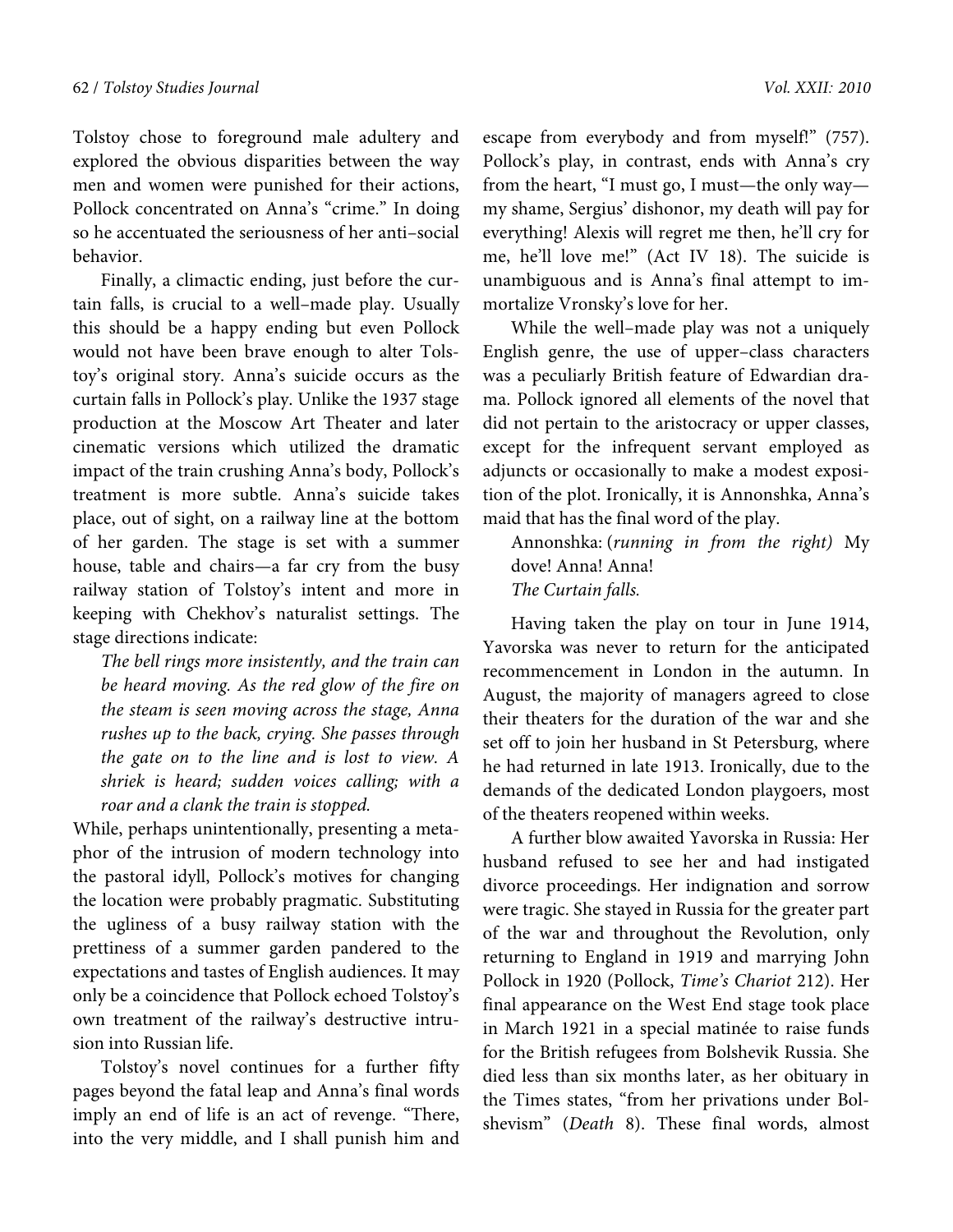certainly suggested by her devoted husband, John Pollock, served to perpetuate the myth of Lydia Yavorska. A theater critic in The World newspaper, writing in May 1914 of the Anna Karenina production, inadvertently summarized her life:

Whenever this accomplished actress undertakes a part her dominating personality absorbs the whole attention of the audience, to the exclusion of everyone else. The cast of Anna Karenina is weak, but in the presence of Mme. Yavorsky (sic) no players would have had any chance with the audience, even if they had been the pick of the profession. (The Man in the Stalls 754)

The popularity of the stage production of Tolstoy's Anna Karenina in Edwardian London may, in no small measure, be attributed to Yavorska's unquestionable talent for self–promotion. This, combined with the expertise of John Pollock to adapt a peculiarly Russian novel into a stage play eminently suitable for English tastes, secured the production's success.

### **Notes**

The *Journal* thanks V&A Images/Victoria and Albert Museum for the use of the images that appear in this article.

1. John Pollock states in his memoirs that Yavorska's father, General Boris von Guibbenet was a descendant of the French Huguenots, the Hubigny de la Motte–les– Rouvrays; his ancestors emigrating from France at the end of the eighteenth century. Yavorska claimed that they received titles of nobility in Austria from Emperor Joseph II on their journey to Russia and on arrival from Emperor Alexander I. Her mother came from a wealthy German family (Pollock, *Time's Chariot* 207). Such claims contributed to the self–promotion for which Yavorska was notorious and may be viewed with some skepticism.

## **Works Cited**

- "'Anna Karenina.': A Tolstoy Play at the Ambassadors." *The Times* 02 Dec 1913: 12.
- Bendall, Ernest A. *"Anna Karenina", Play in Four Acts, Adapted from Tolstoy by John Pollock, For Production at the Ambassadors' Theatre, 15th November 1913*. London.
- Callow, Philip. *Chekhov: The Hidden Ground.* London: Constable, 1998.
- Cardwell, Douglas. "The Well–Made Play of Eugene Scribe." *The French Review* 56.6 1983: 876–84.
- "Court Theatre: 'The Man Who Was Dead.'" *The Times* 07 Dec. 1912: 8.
- "Death of Princess Bariatinsky. Russian Actress's Privations under Bolshevism." *The Times* 05 Sept. 1921: 8.
- "'A Doll's House' at the Court Theatre." *Academy and Literature* 11 Mar 1911: 298.
- "Drama: The Week." *The Athenaeum* 21 Feb. 1903:  $251 - 2$ .
- "Dramatic Gossip." *The Athenaeum* 06 Dec. 1913: 667.
- Franc, Miriam Alice. *Ibsen in England*. Boston: The Four Seas Company, 1919.
- Hamilton, Iain. "Anna Karenina: An Operatic Version" *The Musical Times* 122.1659 May 1981: 295–7.
- Hynes, Samuel. *The Edwardian Turn of Mind*. London: Pimlico, 1991.
- Jahn, Gary R. "The Crisis in Tolstoy and in Anna Karenina." *Approaches to Teaching Tolstoy's Anna Karenina*. Eds. Liza Knapp and Amy Mandelker. New York, NY: Modern Language Association of America, 2003.
- James, Henry. *The Complete Notebooks of Henry James*. New York; Oxford: Oxford UP, 1987.
- "The Little Theatre." *The Times* 09 Dec. 1910: 13.
- Man in the Stalls. "The Theatre" *The World* 05 May 1914: 754.